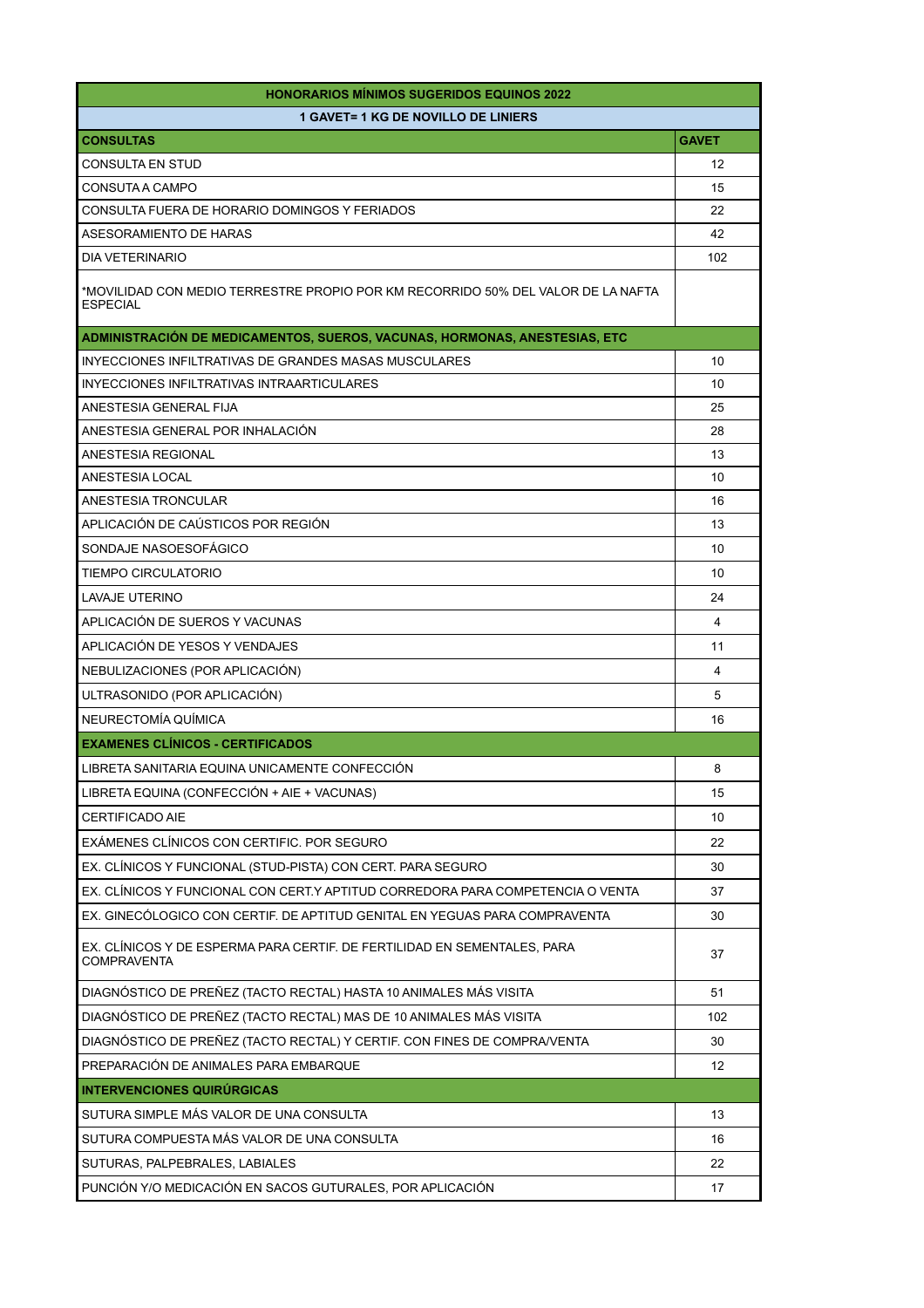| APERTURA DE ABSCESOS Y/O HEMATOMAS                                | 13                |
|-------------------------------------------------------------------|-------------------|
| EXTIRPACIÓNES - PAPILOMAS - QUISTES SEBÁCEOS, TUMORES CUTÁNEOS    | 22                |
| ABLACIÓN DE MAMAS                                                 | 54                |
| EXTIRPACIÓN TOTAL GLOBO OCULAR                                    | 59                |
| ENTROPIÓN - ECTROPIÓN                                             | 39                |
| OPERACIÓN DE OTOHEMATOMA                                          | 39                |
| EXTRACCIÓN CON REGULACIÓN DE BORDES DIENTES                       | 19                |
| ENDOSCOPIA DE LARINGE O FARINGE                                   | 25                |
| VENTRICULECTOMÍA                                                  | 67                |
| VENTRICULECTOMÍA Y ARITENOPEXIA                                   | 67                |
| <b>ARITENOPEXIA</b>                                               | 70                |
| ATRAPAMIENTO DE EPIGLOTIS                                         | 130               |
| TREPANACIÓN DE SENOS                                              | 87                |
| <b>TRAQUEOTOMÍA</b>                                               | 60                |
| CREMASTERECTOMÍA                                                  | 70                |
| CASTRACIÓN CON CERTIFICACIÓN DE STUD BOOK                         | 94                |
| CASTRACIÓN DE MONÓROUIDO ABDOMINAL                                | 96                |
| CASTRACIÓN DE MONÓRQUIDO INGUINAL                                 | 70                |
| <b>ORQUIECTOMÍA</b>                                               | 67                |
| CLOACA RECTOVAGINAL (TOTAL)                                       | 70                |
| CORRECCIÓN VULVAR (NEUMOVAGINA)                                   | 38                |
| <b>SUTURA VULVAR</b>                                              | 26                |
| <b>OVARIECTOMÍA VAGINAL</b>                                       | 67                |
| <b>OVARIECTOMÍA EN FLANCO</b>                                     | 85                |
| PROLAPSO VAGINAL                                                  | 70                |
| POLIPOS VAGINALES                                                 | 70                |
| PROLAPSO UTERINO                                                  | 125               |
| CESÁREA                                                           | 125               |
| HERNIORRAFIA INGUINAL (POTRILLOS)                                 | 120               |
| HERNIORRAFIA INGUINAL (ADULTOS)                                   | 135               |
| HERNIORRAFIA UMBILICAL (POTRILLOS)                                | 120               |
| HERNIORRAFIA UMBILICAL (MAYORES DE 1 AÑO)                         | 120               |
| HERNIORRAFIA ABDOMINAL (POTRILLOS)                                | 120               |
| HERNIORRAFIA ABDOMINAL (ADULTOS)                                  | 135               |
| ENTEROTOMÍA - ENTERECTOMÍA                                        | 195               |
| PROLAPSO DE RECTO                                                 | 125               |
| RUPTURA VESICAL                                                   | 140               |
| SONDAJE VESICAL MACHO O HEMBRA (AGREGAR EL VALOR DE UNA CONSULTA) | $12 \overline{ }$ |
| <b>CISTOTOMÍA</b>                                                 | 120               |
| URETROTOMÍA PREESCROTAL                                           | 70                |
| URETROTOMÍA PERINEAL                                              | 70                |
| PENE, AMPUTACIÓN DE                                               | 85                |
| DESMOTOMÍA ROTULIANA                                              | 55                |
| <b>NEURECTOMÍA</b>                                                | 60                |
| <b>TENOTOMÍA</b>                                                  | 60                |
| CARPO, CIRUGÍA DE (SECUESTRO ARTICULAR)                           | 100               |